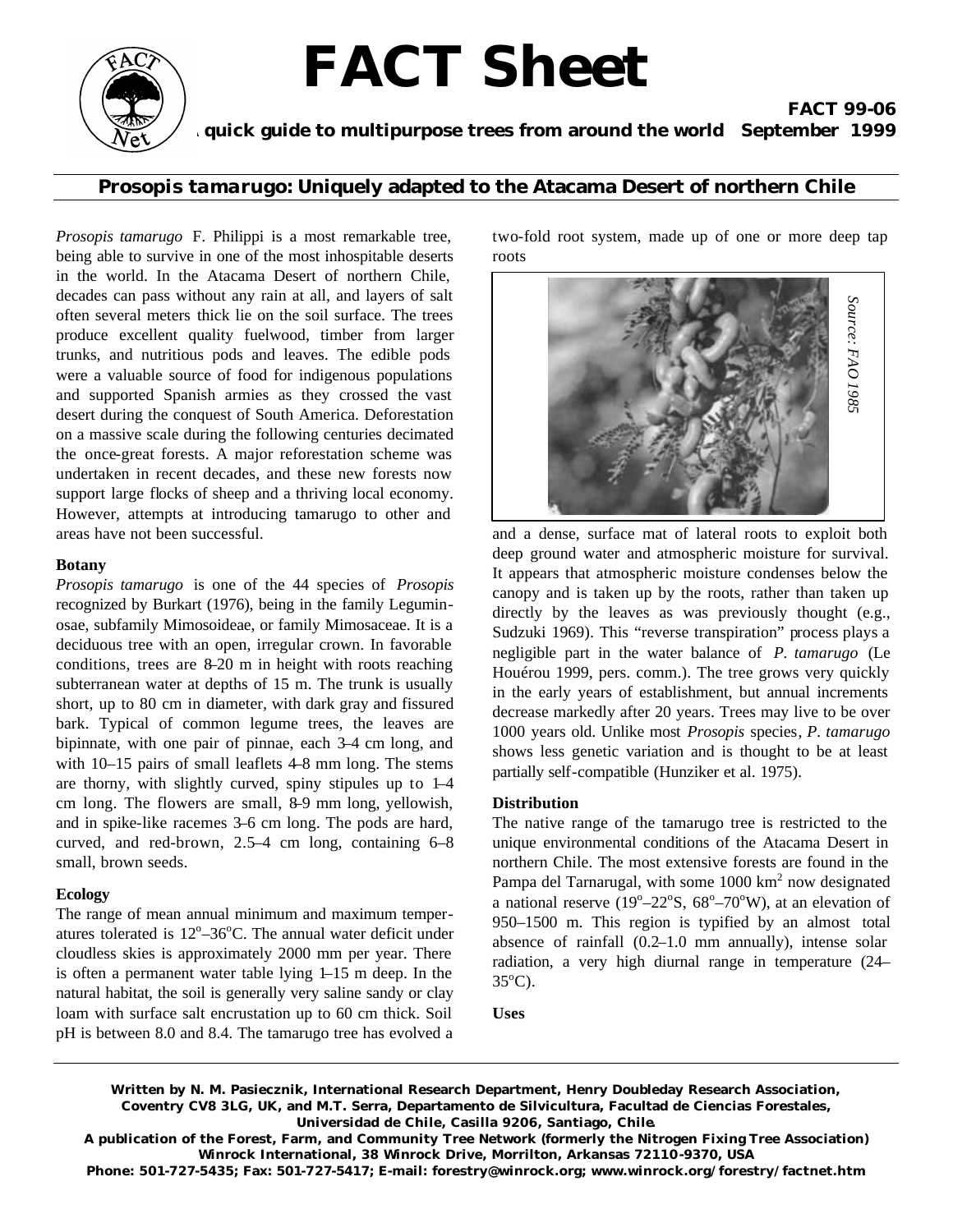**Wood**. The wood is very hard and difficult to work but extremely durable and resistant to decay, with a dry-weight density of 910 kg/m<sup>3</sup>. The heartwood makes up over 80% of the stem volume, has a desirable dark brown to intense red color, and is very dimensionally stable (Cuevas et al. 1985). It is used for furniture, but the short, twisted, and often knotty stems are not very suitable as a source of timber. Other uses include tool handles and, more recently, for parquet flooring.

**Fuelwood**. The wood burns well, slowly, and with an even heat. It has a high calorific value of 5065 kcal/kg and produces an excellent-quality charcoal. It has been used extensively throughout history as the main source of fuel in the region, continuously for domestic use but also for industrial uses. Biomass production is  $0.2-2.8$  m<sup>3</sup>/ha/yr from plantations at 25–188 trees/ha.

**Fodder**. The tree has palatable, nutritious foliage and fruit, and mature stands of 100 trees/ha are reported to support up to 26 sheep per hectare. Leaves have 50% total digestible nutrients and 14% protein and are rich in carbohydrates (Serra 1997). Leaf forage production is 20–70 kg/ha/yr from 14–22- year-old trees at 100 trees/ha. Flowering and fruiting begin when the trees are 8 years old (Stienen 1985) but then varies widely from year to year and even in the same year between individual trees (Serra 1997). The fruits have 55–65% digestibility, 10–20% protein, 20–30% carbohydrates, and are an excellent fodder source. The flowers are also a valuable bee forage.

**Reforestation**. Sustainable agro-ecological systems for the Atacama have been developed following large-scale reforestation, primarily with *P. tamarugo.* Beginning in 1965, the Chilean government initiated a plantation program that was responsible for the establishment of 20,000 ha of tamarugo forest by 1990. These now support extensive flocks of sheep, mainly Karakul and Suffolk Down, along with Angora goats. Hereford cattle are also raised.

#### **Silviculture**

There are 50,000–110,000 seeds per kg, which require pretreatment for rapid and synchronized germination. Untreated seeds give germination over 50%, but for >95% germination, soaking for 14 minutes in 95% sulfuric acid is required (Pasiecznik et al. 1998). Seed are sown in nursery bags and tended for 3–5 months before out-planting. Site preparation involves the digging of pits, normally at 10 x 10 m spacing (100 trees/ha), 80 cm in diameter and 40 cm deep, with another smaller pit dug into the bottom into which the tree is planted. This smaller pit is covered with a plastic sheet to maintain a saturated atmosphere. Pure sheep manure is used at planting, and superphosphate is applied at varying intervals during establishment. Trees are watered every 10 days initially, decreasing to every 30 days after the first year. Pruning improves tree vigor and increases foliage and fruit yields and is also required to allow stock to move

freely between trees. Trees coppice readily when cut or lopped for fuel wood.

#### **Symbiosis**

The tamarugo tree is known to fix atmospheric nitrogen (Felker and Clark 1980), even under very saline conditions, up to salinity levels equal to sea water (Felker et al 1981), such as are found in the Atacama. Nodules appear 5–6 weeks after inoculation, generally in new secondary roots. Low growth rates have been correlated with low soil phosphorus, which has in turn been suggested as a factor limiting rates of nitrogen fixation in *P. tamarugo* under field conditions (Jarrel et al 1982).

#### **Limitations**

Following successful reforestation in the hyper-arid native range and research showing its ability to survive and grow in salinities equal to seawater (Felker et al 1981), the species was promoted as a promising multi-purpose tree for arid zones. However, after inclusion in many species trials the world over for the last 25 years, there are no records of any successful introductions. *Prosopis tamarugo,* if it survives the nursery stage, has suffered 100% mortality within the first year after planting in North America, India, and Africa (author's observation). Although reforestation in northern Chile should continue, it is not recommended for further introductions outside of its native range.

#### **Related Species**

Arboreal *Prosopis* species are dominant in many arid and semi-arid regions of the world. Several have been widely introduced, with mixed effects. While providing valuable fuelwood and animal fodder in areas where little else will grow, they have also become invasive weeds in some countries. The main introduced species are *P. juliflora* and *P. pallida* in tropical regions, and *P. glandulosa* and *P. velutina* in more subtropical climates. Other species such as *P. alba* and *P. chilensis* have been successfully introduced to several countries, and others have shown potential. *Prosopis africana, P. cineraria, P. pubescens,* and *P. tamarugo* have not been successfully introduced outside of their native range.

#### **Selected References**

- Burkart, A. 1976. A monograph of the genus *Prosopis*  (Leguminosae subfam. Mimosoideae) Journal of the Arnold Arboretum 57 (3–4): 217–249, 450–525.
- Cuevas, E., I. Ulloa, R. Rosende, and J. Donoso. 1985. Propiedades físicas y mecánicas de la madera de tamarugo y algarrobo provenientes de la Pampa del Tamarugal. In: M. Habit (ed.), Estado actual del conocimiento sobre *Prosopis tamarugo.* FAO. Rome. p. 357–366.
- Felker, P., and P.R. Clark. 1980. Nitrogen fixation (acetylene reduction) and cross inoculation in 12 *Prosopis* (mesquite) species. Plant and Soil 57: 177–186.
- Pasiecznik, N.M., P.J.C. Harris, J. de P. Tavares, and M. Cassamá, 1998. Pretreatment of *Prosopis* seeds to break dormancy. International Tree Crops Journal 9: 187–193.
- Serra, M.T. 1997. *Prosopis tamarugo.* In: Especies arboreas y arbustivas para las zonas aridas y semiaridas de América